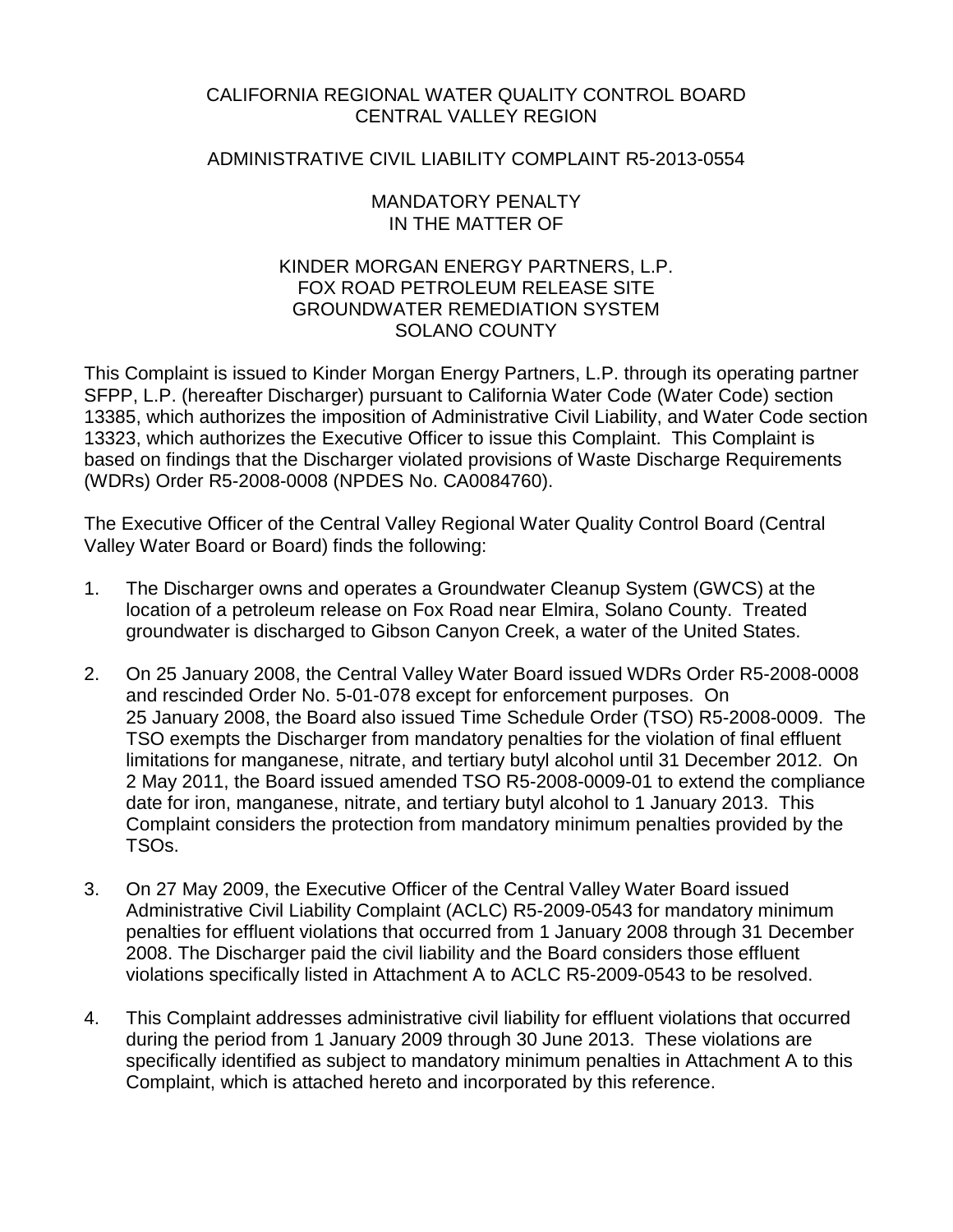ADMINISTRATIVE CIVIL LIABILITY COMPLAINT R5-2013-0554 FOR AN INTERNATIVE COMPLAINT RS-2013-0554 MANDATORY PENALTY KINDER MORGAN ENERGY PARTNERS, L.P. FOX ROAD PETROLEUM RELEASE SITE GROUNDWATER REMEDIATION SYSTEM

- 5. On 9 July 2013, Central Valley Water Board staff sent the Discharger a draft Record of Violations. The Discharger responded on 26 July 2013 and requested dismissal of one violation because the treatment system was turned off after collection of the 25 April 2012 sample. However, this is an effluent limitation violation subject to MMPs because it was a sample of the discharge to Gibson Canyon Creek. The Discharger also requested that MMPs not be assessed for this sample because it was collected to confirm the results of a previous sample. However, the WDRs require that all sample results be submitted, regardless of their purpose, and the Water Code requires that MMPs be assessed for all effluent limit violations.
- 6. Water Code section 13385(h) and (i) require assessment of mandatory penalties and state, in part, the following:

Water Code section 13385(h)(1) states:

Notwithstanding any other provision of this division, and except as provided in subdivisions (j), (k), and (l), a mandatory minimum penalty of three thousand dollars (\$3,000) shall be assessed for each serious violation.

Water Code section 13385 (h)(2) states:

For the purposes of this section, a "serious violation" means any waste discharge that violates the effluent limitations contained in the applicable waste discharge requirements for a Group II pollutant, as specified in Appendix A to Section 123.45 of Title 40 of the Code of Federal Regulations, by 20 percent or more or for a Group I pollutant, as specified in Appendix A to Section 123.45 of Title 40 of the Code of Federal Regulations, by 40 percent or more.

Water Code section 13385 subdivision (i)(1) states, in part

Notwithstanding any other provision of this division, and except as provided in subdivisions (j), (k), and (l), a mandatory minimum penalty of three thousand dollars (\$3,000) shall be assessed for each violation whenever the person does any of the following four or more times in any period of six consecutive months, except that the requirement to assess the mandatory minimum penalty shall not be applicable to the first three violations:

- A) Violates a waste discharge requirement effluent limitation.
- B) Fails to file a report pursuant to Section 13260.
- C) Files an incomplete report pursuant to Section 13260.
- D) Violates a toxicity effluent limitation contained in the applicable waste discharge requirements where the waste discharge requirements do not contain pollutant-specific effluent limitations for toxic pollutants.
- 7. Water Code section 13385(j) exempts certain violations from the mandatory minimum penalties, and states, in relevant part:

Subdivisions (h) and (i) do not apply to any of the following: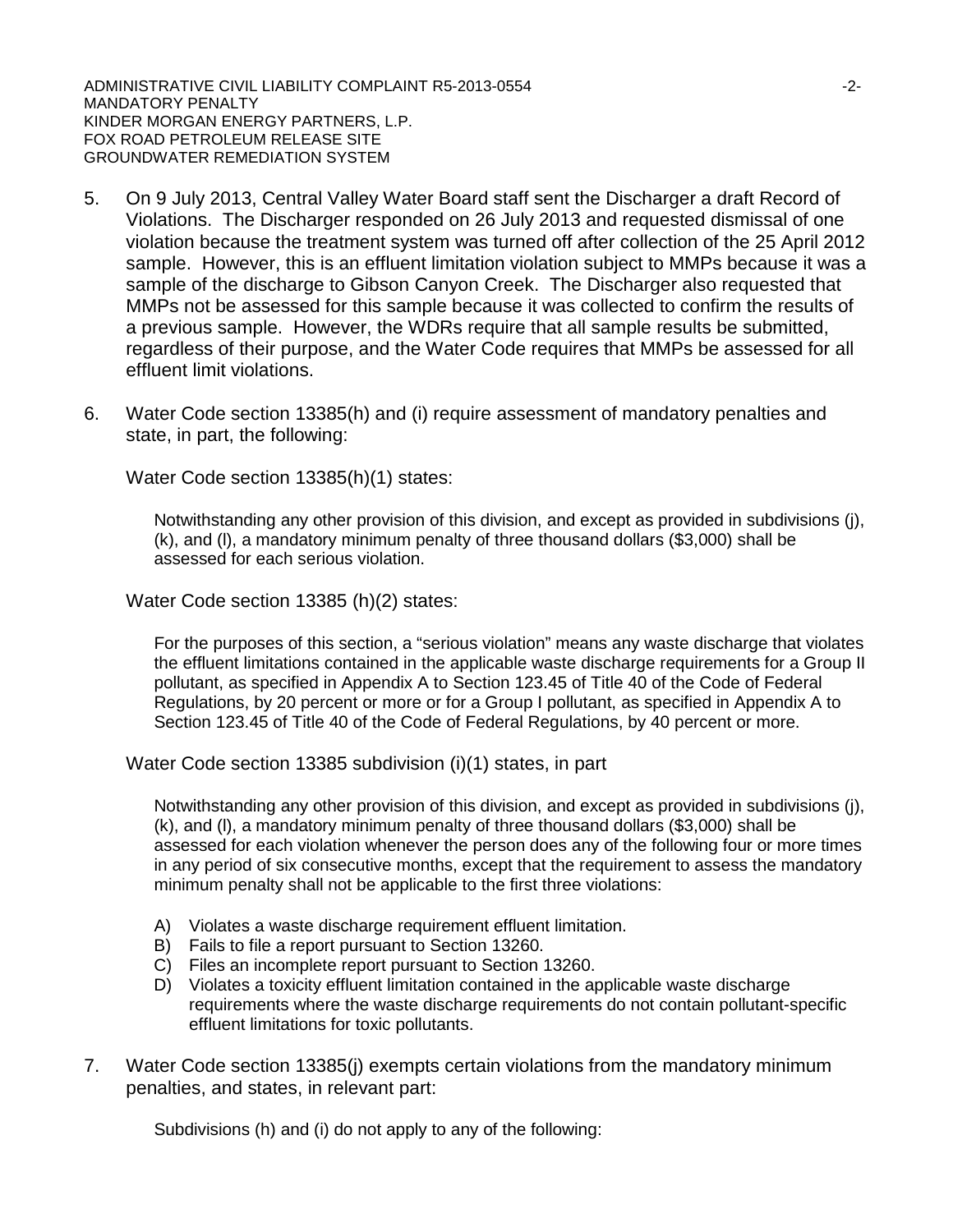ADMINISTRATIVE CIVIL LIABILITY COMPLAINT R5-2013-0554 **ADMINISTRATIVE CIVIL** MANDATORY PENALTY KINDER MORGAN ENERGY PARTNERS, L.P. FOX ROAD PETROLEUM RELEASE SITE GROUNDWATER REMEDIATION SYSTEM

- 3) A violation of an effluent limitation where the waste discharge is in compliance with either a cease and desist order issued pursuant to Section 13301 or a time schedule order issued pursuant to Section 13300 or 13308 if all of the following requirements are met:
	- C) The regional board establishes a time schedule for bringing the waste discharge into compliance with the effluent limitation that is as short as possible….For the purposes of this subdivision, the time schedule may not exceed five years in length …. The interim requirements shall include both of the following:
		- i) Effluent limitations for the pollutant or pollutants of concern.
		- ii) Actions and milestones leading to compliance with the effluent limitation.
- 8. Water Code section 13323 states, in part:

Any executive officer of a regional board may issue a complaint to any person on whom administrative civil liability may be imposed pursuant to this article. The complaint shall allege the act or failure to act that constitutes a violation of law, the provision authorizing civil liability to be imposed pursuant to this article, and the proposed civil liability.

9. WDRs Order R5-2008-0008 Effluent Limitations IV.A.1.a., states, in part, the following:

|                         | <b>Units</b> | <b>Effluent Limitations</b> |                                |                                        |                                        |  |  |
|-------------------------|--------------|-----------------------------|--------------------------------|----------------------------------------|----------------------------------------|--|--|
| <b>Parameter</b>        |              | Average<br><b>Monthly</b>   | <b>Maximum</b><br><b>Daily</b> | <b>Instantaneous</b><br><b>Minimum</b> | <b>Instantaneous</b><br><b>Maximum</b> |  |  |
| Dissolved Oxygen        | mg/L         | $- -$                       | $- -$                          | 7.0                                    | $- -$                                  |  |  |
| Methyl Tert-Butyl Ether | $\mu$ g/L    | $-$                         | 1.0                            | $\sim$                                 | $\sim$                                 |  |  |

- 10. According to the Discharger's self-monitoring reports, the Discharger committed two (2) serious Group II violations of the above effluent limitation contained in Order R5-2007-0069 during the period 1 January 2009 through 30 June 2013. The violations are defined as serious because measured concentration of a Group II constituent exceeded maximum prescribed levels by more than 20 percent on these occasions. The mandatory minimum penalty for these serious violations is **six thousand dollars (\$6,000)**.
- 11. According to the Discharger's self-monitoring reports, the Discharger committed one (1) non-serious violation of the effluent limitations contained in Order R5-2007-0069 during the period beginning 1 January 2009 and ending 30 June 2013. This non-serious violation is not subject to mandatory penalties under Water Code section 13385 (i)(1) because this violation was not preceded by three or more similar violations within a sixmonth period.
- 12. The total amount of the mandatory penalties assessed for the cited effluent violations is **six thousand dollars (\$6,000).** As stated herein, a detailed list of the cited effluent violations is included in Attachment A, a part of this Complaint. This Complaint addresses administrative civil liability for violations that are specifically identified as subject to mandatory minimum penalties in Attachment A.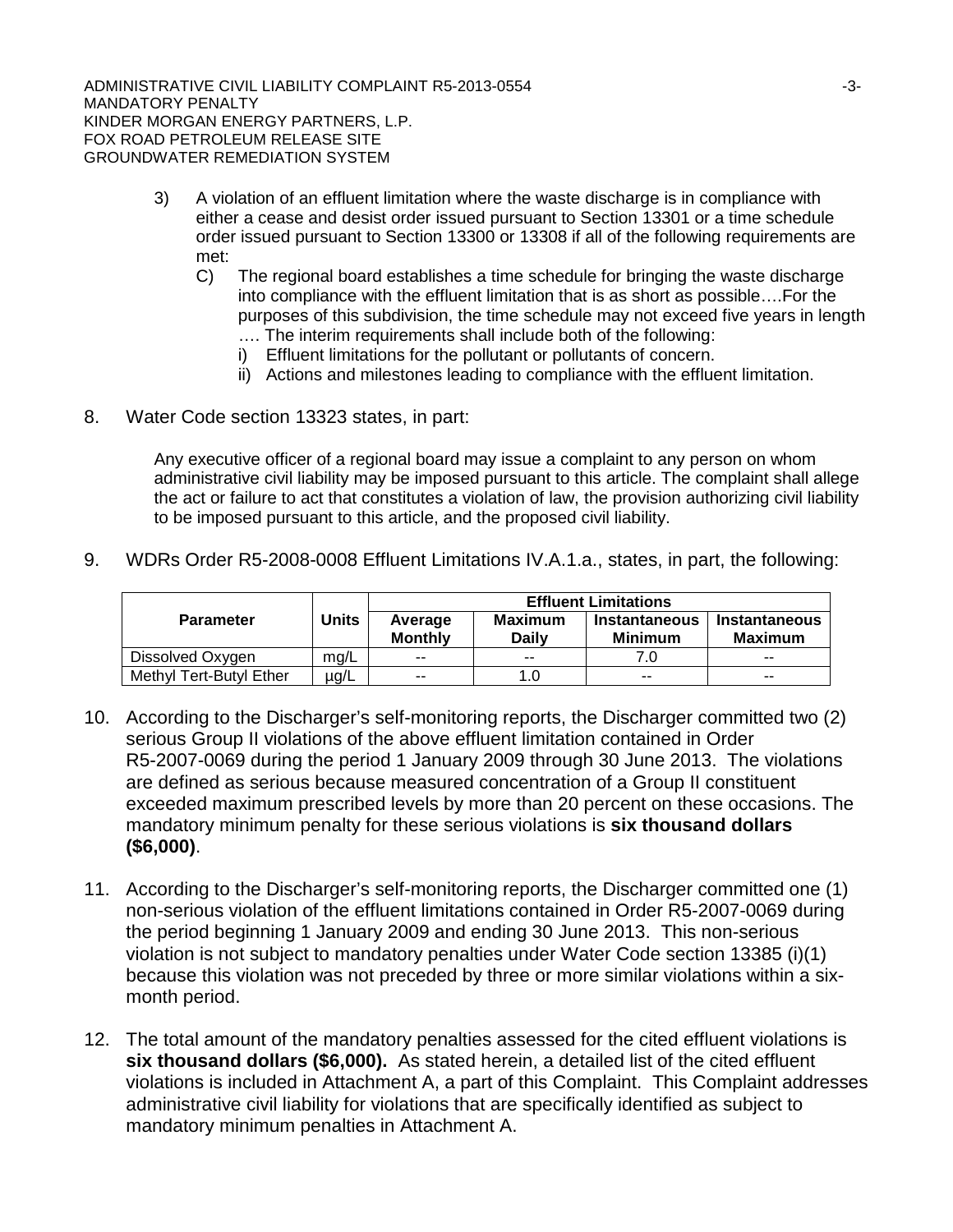13. Issuance of this Administrative Civil Liability Complaint to enforce Water Code Division 7, Chapter 5.5 is exempt from the provisions of the California Environmental Quality Act (Pub. Resources Code section 21000 et seq.), in accordance with California Code of Regulations, title 14, section 15321(a)(2).

# **KINDER MORGAN ENERGY PARTNERS, L.P., IS HEREBY GIVEN NOTICE THAT:**

- 1. The Executive Officer of the Central Valley Water Board proposes that the Discharger be assessed an Administrative Civil Liability in the amount of **six thousand dollars (\$6,000)**.
- 2. A hearing on this matter will be conducted at the Central Valley Water Board meeting scheduled on **5/6 December 2013**, unless one of the following occurs by **8 October 2013**:
	- a) The Discharger waives the hearing by completing the attached form (checking off the box next to Option #1) and returning it to the Central Valley Water Board, along with payment for the proposed civil liability of **six thousand dollars (\$6,000)**; or
	- b) The Central Valley Water Board agrees to postpone any necessary hearing after the Discharger requests to engage in settlement discussions by checking off the box next to Option #2 on the attached form, and returns it to the Board along with a letter describing the issues to be discussed; or
	- c) The Central Valley Water Board agrees to postpone any necessary hearing after the Discharger requests a delay by checking off the box next to Option #3 on the attached form, and returns it to the Board along with a letter describing the issues to be discussed.
- 3. If a hearing on this matter is held, the Central Valley Water Board will consider whether to affirm, reject, or modify the proposed Administrative Civil Liability, or whether to refer the matter to the Attorney General for recovery of judicial civil liability.
- 4. If this matter proceeds to hearing, the Executive Officer reserves the right to amend the proposed amount of civil liability to conform to the evidence presented, including but not limited to, increasing the proposed amount to account for the costs of enforcement (including staff, legal and expert witness costs) incurred after the date of the issuance of this Complaint through completion of the hearing.

/S/ PAMELA C. CREEDON, Executive Officer

> 10 September 2013 DATE

Attachment A: Record of Violations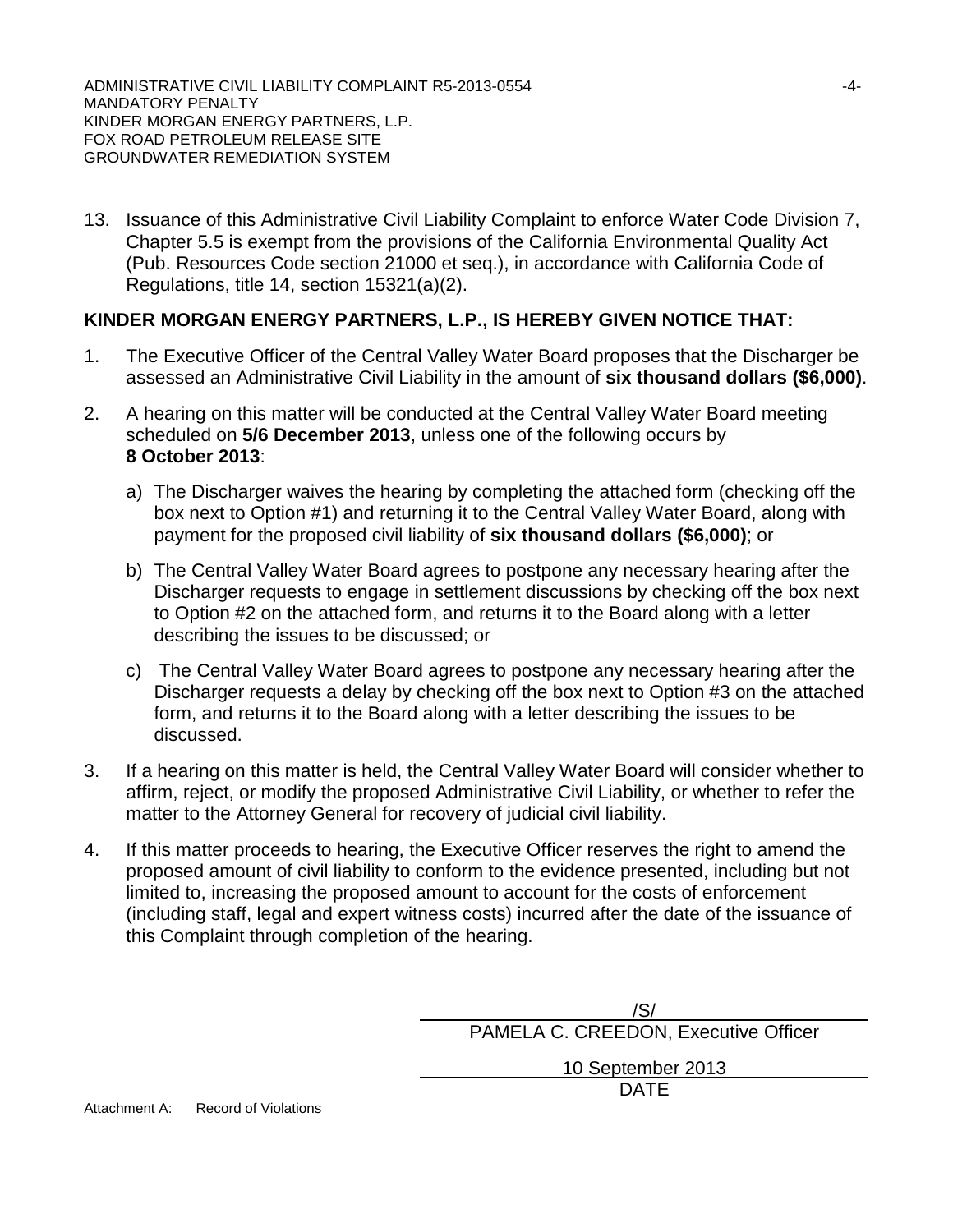### **WAIVER FORM FOR ADMINISTRATIVE CIVIL LIABILITY COMPLAINT**

By signing this waiver, I affirm and acknowledge the following:

I am duly authorized to represent Kinder Morgan Energy Partners, L.P. (hereafter Discharger) in connection with Administrative Civil Liability Complaint R5-2013-0554 (hereafter Complaint). I am informed that California Water Code section 13323, subdivision (b), states that, "a hearing before the regional board shall be conducted within 90 days after the party has been served. The person who has been issued a complaint may waive the right to a hearing."

### **□** *(OPTION 1: Check here if the Discharger waives the hearing requirement and will pay in full.)*

- a. I hereby waive any right the Discharger may have to a hearing before the Central Valley Water Board.
- b. I certify that the Discharger will remit payment for the proposed civil liability in the full amount of **six thousand dollars (\$6,000)** by check that references "ACL Complaint R5-2013-0554" made payable to the *State Water Pollution Cleanup and Abatement Account*. Payment must be received by the Central Valley Water Board by **8 October 2013**.
- c. I understand the payment of the above amount constitutes a proposed settlement of the Complaint, and that any settlement will not become final until after a 30-day public notice and comment period. Should the Central Valley Water Board receive significant new information or comments during this comment period, the Central Valley Water Board's Executive Officer may withdraw the complaint, return payment, and issue a new complaint. I also understand that approval of the settlement will result in the Discharger having waived the right to contest the allegations in the Complaint and the imposition of civil liability.
- d. I understand that payment of the above amount is not a substitute for compliance with applicable laws and that continuing violations of the type alleged in the Complaint may subject the Discharger to further enforcement, including additional civil liability.

**□** *(OPTION 2: Check here if the Discharger waives the 90-day hearing requirement in order to engage in settlement discussions***.)** I hereby waive any right the Discharger may have to a hearing before the Central Valley Water Board within 90 days after service of the complaint, but I reserve the ability to request a hearing in the future. I certify that the Discharger will promptly engage the Central Valley Water Board Prosecution Team in settlement discussions to attempt to resolve the outstanding violation(s). By checking this box, the Discharger requests that the Central Valley Water Board delay the hearing so that the Discharger and the Prosecution Team can discuss settlement. It remains within the discretion of the Central Valley Water Board to agree to delay the hearing. Any proposed settlement is subject to the conditions described above under "Option 1."

**□** *(OPTION 3: Check here if the Discharger waives the 90-day hearing requirement in order to extend the hearing date and/or hearing deadlines. Attach a separate sheet with the amount of additional time requested and the rationale.)* I hereby waive any right the Discharger may have to a hearing before the Central Valley Water Board within 90 days after service of the complaint. By checking this box, the Discharger requests that the Central Valley Water Board delay the hearing and/or hearing deadlines so that the Discharger may have additional time to prepare for the hearing. It remains within the discretion of the Central Valley Water Board to approve the extension.

(Print Name and Title)

(Signature)

(Date)